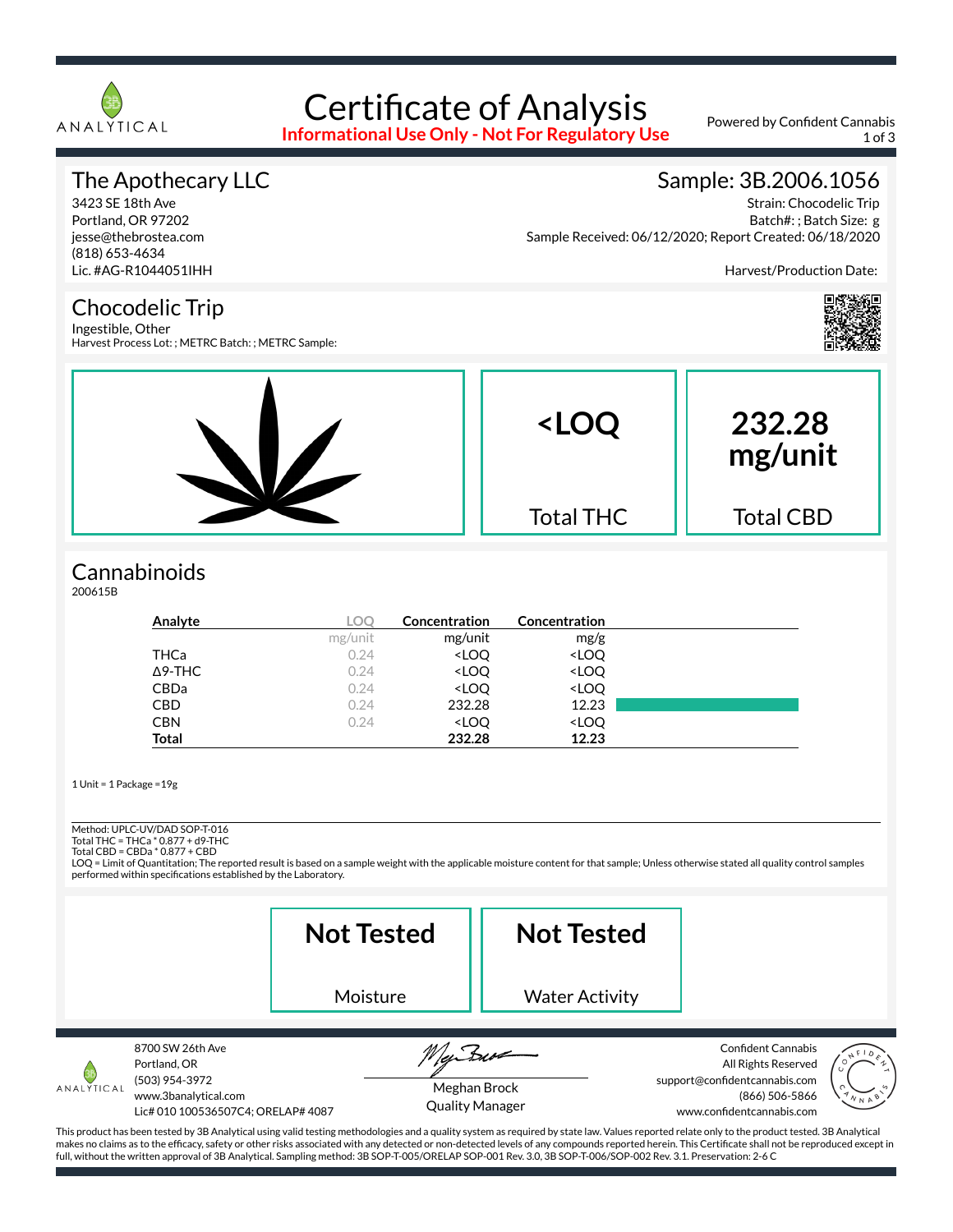

## Certificate of Analysis

**Informational Use Only - Not For Regulatory Use**

Powered by Confident Cannabis 2 of 3

### The Apothecary LLC

3423 SE 18th Ave Portland, OR 97202 jesse@thebrostea.com (818) 653-4634 Lic. #AG-R1044051IHH

## Sample: 3B.2006.1056

Strain: Chocodelic Trip Batch#: ; Batch Size: g Sample Received: 06/12/2020; Report Created: 06/18/2020

Harvest/Production Date:

### Chocodelic Trip

Ingestible, Other Harvest Process Lot: ; METRC Batch: ; METRC Sample:

### Quality Control Data

| <b>Analytical Batch ID</b> | <b>OC Sample ID</b> | Assay Name   | <b>QC Category Name</b> |
|----------------------------|---------------------|--------------|-------------------------|
| 200615B                    | 200615B-MB          | Cannabinoids | <b>Blank</b>            |
| <b>QC Notes</b>            |                     |              |                         |
| None                       |                     |              |                         |

| Analyte    | <b>Amount recovered</b>                 | <b>PASS/FAIL</b> |
|------------|-----------------------------------------|------------------|
| CBDa       | <loq< td=""><td>PASS</td></loq<>        | PASS             |
| CBD        | <loq< td=""><td>PASS</td></loq<>        | PASS             |
| THCa       | < LOQ                                   | PASS             |
| <b>CBN</b> | <loq< td=""><td><b>PASS</b></td></loq<> | <b>PASS</b>      |
| <b>THC</b> | $<$ LOO                                 | PASS             |



8700 SW 26th Ave Portland, OR (503) 954-3972 www.3banalytical.com Lic# 010 100536507C4; ORELAP# 4087

Confident Cannabis All Rights Reserved support@confidentcannabis.com (866) 506-5866 www.confidentcannabis.com



This product has been tested by 3B Analytical using valid testing methodologies and a quality system as required by state law. Values reported relate only to the product tested. 3B Analytical makes no claims as to the efficacy, safety or other risks associated with any detected or non-detected levels of any compounds reported herein. This Certificate shall not be reproduced except in full, without the written approval of 3B Analytical. Sampling method: 3B SOP-T-005/ORELAP SOP-001 Rev. 3.0, 3B SOP-T-006/SOP-002 Rev. 3.1. Preservation: 2-6 C